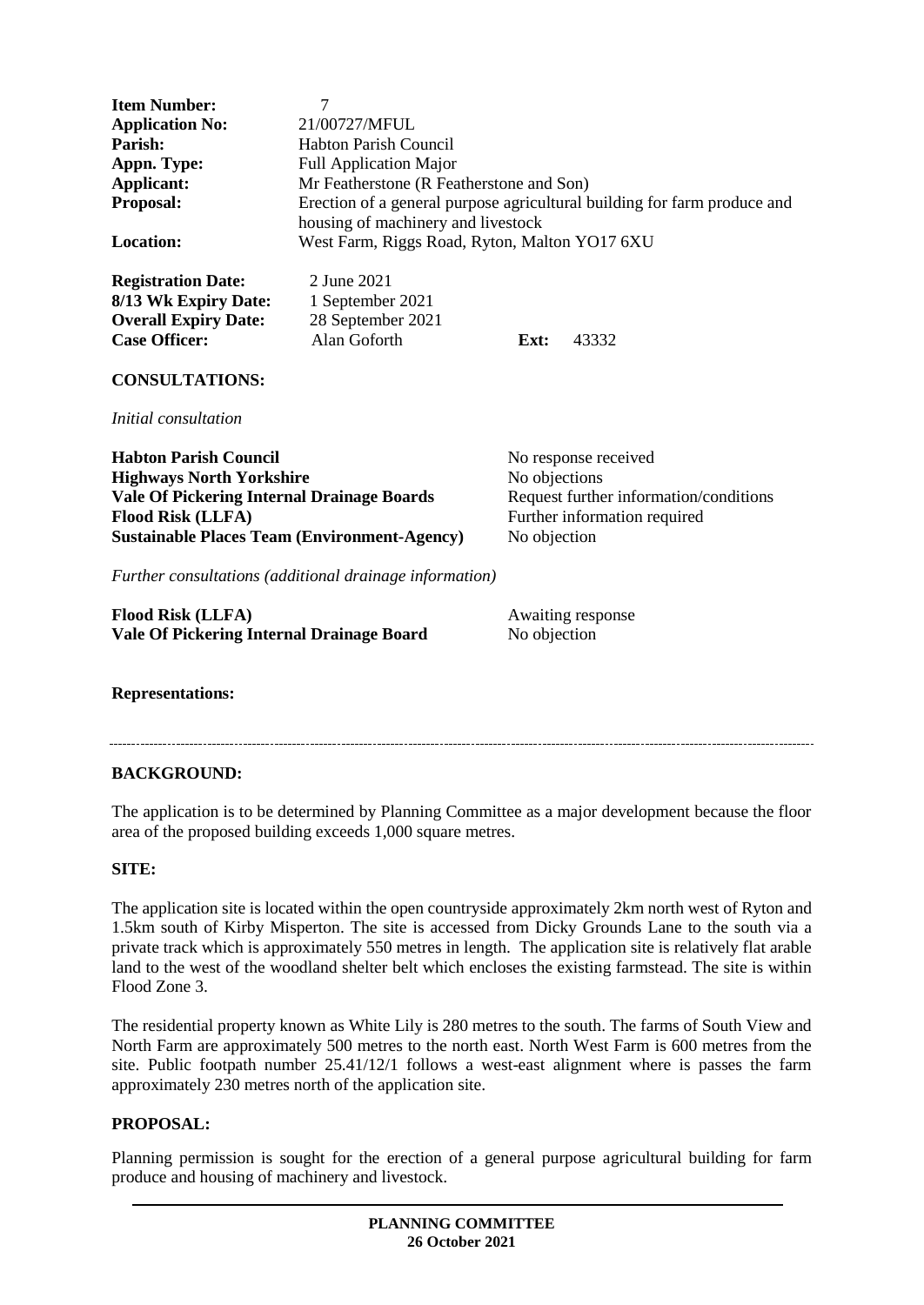The building would measure 48.8 metres in length by 24.4 metres in width, having a footprint of 1,189 square metres. The building would be of steel portal frame construction and would stand 7 metres to the eaves and 10 metres to the ridge. The rectangular building would stand parallel to the access road which leads to the main farmstead with a ridgeline which would run east-west.

Externally the northern and eastern elevations would comprise 1.5m high grey concrete panels to the lower walls with Olive Green metal sheeting for the upper walls. The southern elevation would comprise 1.5m high grey concrete panels to the lower walls with Yorkshire Board style vertical timber cladding for the upper walls. There would be three gated accesses in the southern elevation and two bays would be open sided for access and natural ventilation. The western elevation would be open sided. There would be a natural grey fibre cement sheet covering (with 10% clear natural light sheets) to the shallow pitched roof.

The proposed building is required to provide undercover storage for farm machinery, produce, bedding straw, feed and livestock housing.

# **POLICIES:**

Under Section 38(6) of the Planning and Compulsory Purchase Act 2004 planning authorities are required to determine each planning application in accordance with the planning policies that comprise the Development Plan unless material considerations indicate otherwise. The Development Plan for the determination of this particular application comprises the following:

The Ryedale Plan- Local Plan Strategy (2013)

Local Plan Strategy - Policy SP1 General Location of Development and Settlement Hierarchy Local Plan Strategy - Policy SP9 The Land-Based and Rural Economy Local Plan Strategy - Policy SP16 Design Local Plan Strategy - Policy SP17 Managing Air Quality, Land and Water Resources Local Plan Strategy - Policy SP19 Presumption in Favour of Sustainable Development Local Plan Strategy - Policy SP20 Generic Development Management Issues

# Material Considerations

National Planning Policy Framework (NPPF) National Planning Practice Guidance (PPG)

# **APPRAISAL:**

# Principle of the development

The site is within the open countryside, however, the principle of the development aligns with local Policies SP1 and SP9 and the NPPF as the purpose-built agricultural building would support land based activity and the rural economy. The proposed development would support the functioning of the established mixed farming enterprise and, in turn, would sustain existing levels of employment at the site.

#### Design, appearance and impact upon the open countryside

The proposed building has a substantial footprint and, within this rural context, can be regarded as major development. The size of the building is a functional requirement for the farming operation.

The existing farmstead benefits from a dense band of woodland planting which provides a strong sense of enclosure within an otherwise open agricultural landscape. It is clear that there is no space for a building of the proposed size within the existing farm yard and the other existing buildings within the yard area are in use for the existing arable and livestock business. As a result there was Officer concern that the proposed building could appear detached and 'on its own' and further justification for the siting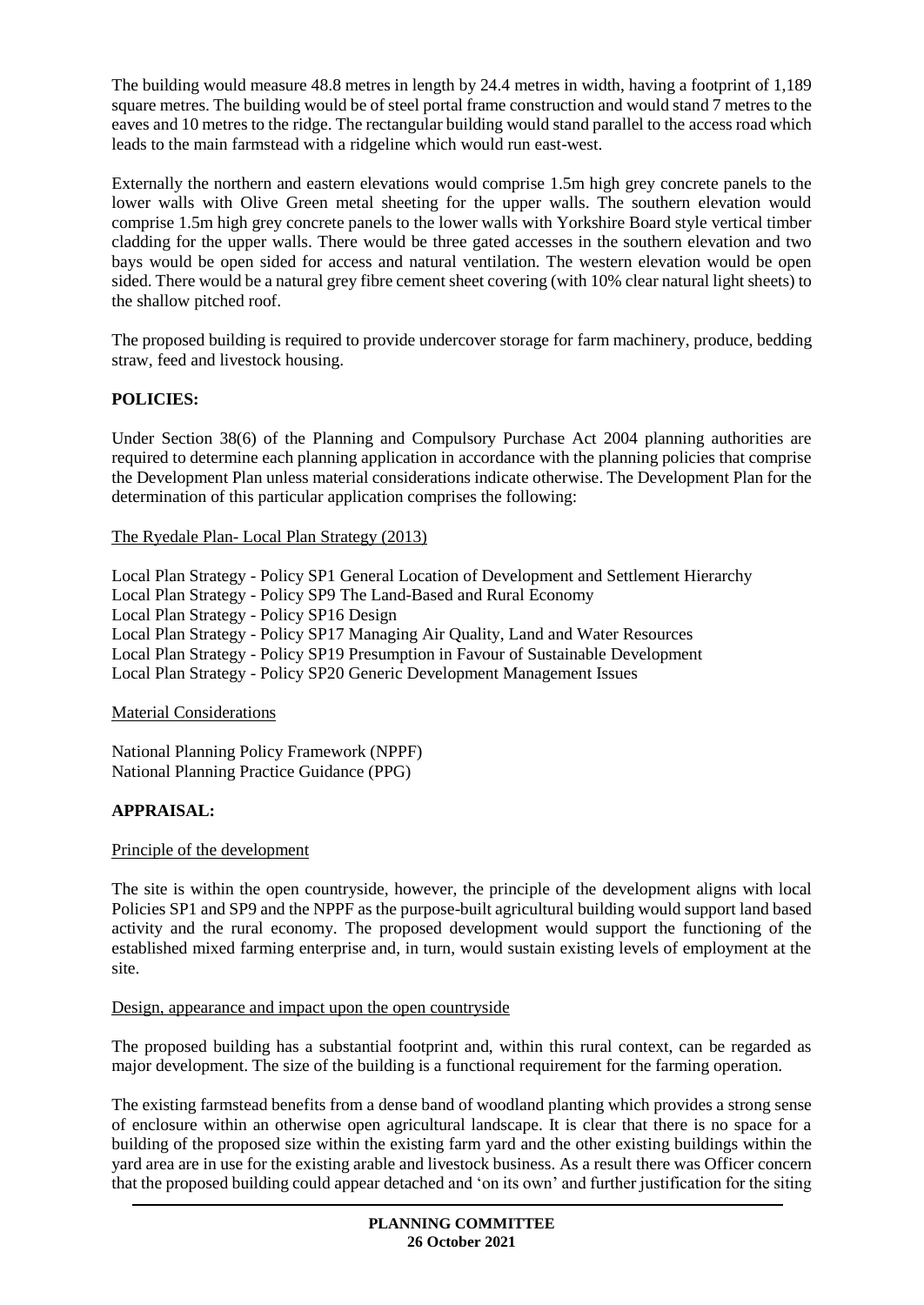was requested in light of the nearby public vantage points from the public right of way 230 metres to the north.

The applicant has explained that the proposed site is an area of very little agricultural value and productivity as it has been used for storage of agricultural produce and machinery for several years and has not been cropped with any arable cereals for a long period of time given it is sheltered by the trees and is poorer quality land.

The site is a level area and relatively close to the existing farmstead and therefore benefits from good access from both the farmstead and the main farm access road without affecting the farm's productivity. The shelter belt to the east also provides a degree of screening.

In light of all the openings/access points in the building being on the southern and western elevations there is an opportunity to plant a screening belt to the north. It has been agreed with the applicant that a thick band of woodland planting is to be established parallel to the northern elevation as a continuation of the existing which encircles the farm. The indicative position of the planting is shown on the site plan and the final planting detail shall be secured by condition. It is considered that the planting will mature to provide screening and soften the appearance when viewed from the public footpath.

The design of the building is typical of a modern agricultural building. The proposed metal sheeting and timber boarding is considered to be representative of other modern agricultural buildings in Ryedale. The dark green colour will also ensure that the building will be better integrated into the surrounding landscape and blend with the existing and proposed woodland planting.

It is considered that the siting, scale and design is acceptable and subject to the proposed woodland shelter belt being established would ensure that the proposed development would not be visually prominent in the open countryside and would not have a materially adverse effect on the character of the agricultural landscape in compliance with Policies SP16 and SP20.

# Impact on residential amenity

The proposed development site is relatively isolated from any residential properties in the locality. The nearest residential receptor is the single dwelling 'White Lily' which is 280 metres to the south. The occupants have been notified of the application and no comments have been made. The proposed building is compatible with the established land use and it is not anticipated that the proposed development would give rise to any unacceptable visual impact or any pollution or disturbance and as a result there would not be an adverse impact upon residential amenity in compliance with Policy SP20.

# Highways

The proposed building would be served by the existing access which links to the public highway to the south. It is not anticipated that the proposed building would give rise to any significant increase in farm traffic on the local highway network. The Local Highway Authority has no objection and it is considered that the proposed development would not have a detrimental impact on highway safety in compliance with the relevant part of Policy SP20.

#### Flood risk and drainage

The site is 1.5km west of Costa Beck and 2.6km north of the River Rye and within Flood Zone 3. The application is accompanied by a Flood Risk Assessment which confirms no history of flooding at the farmstead and surrounding land including the application site.

The proposed surface water drainage involves discharge to an existing swale on site which in turn discharges to the local land drainage system (Lund Forest Drain).

The Lead Local Flood Authority (LLFA) and the Internal Drainage Board (IDB) initially requested further information in relation to the surface water storage arrangements and the swale on site.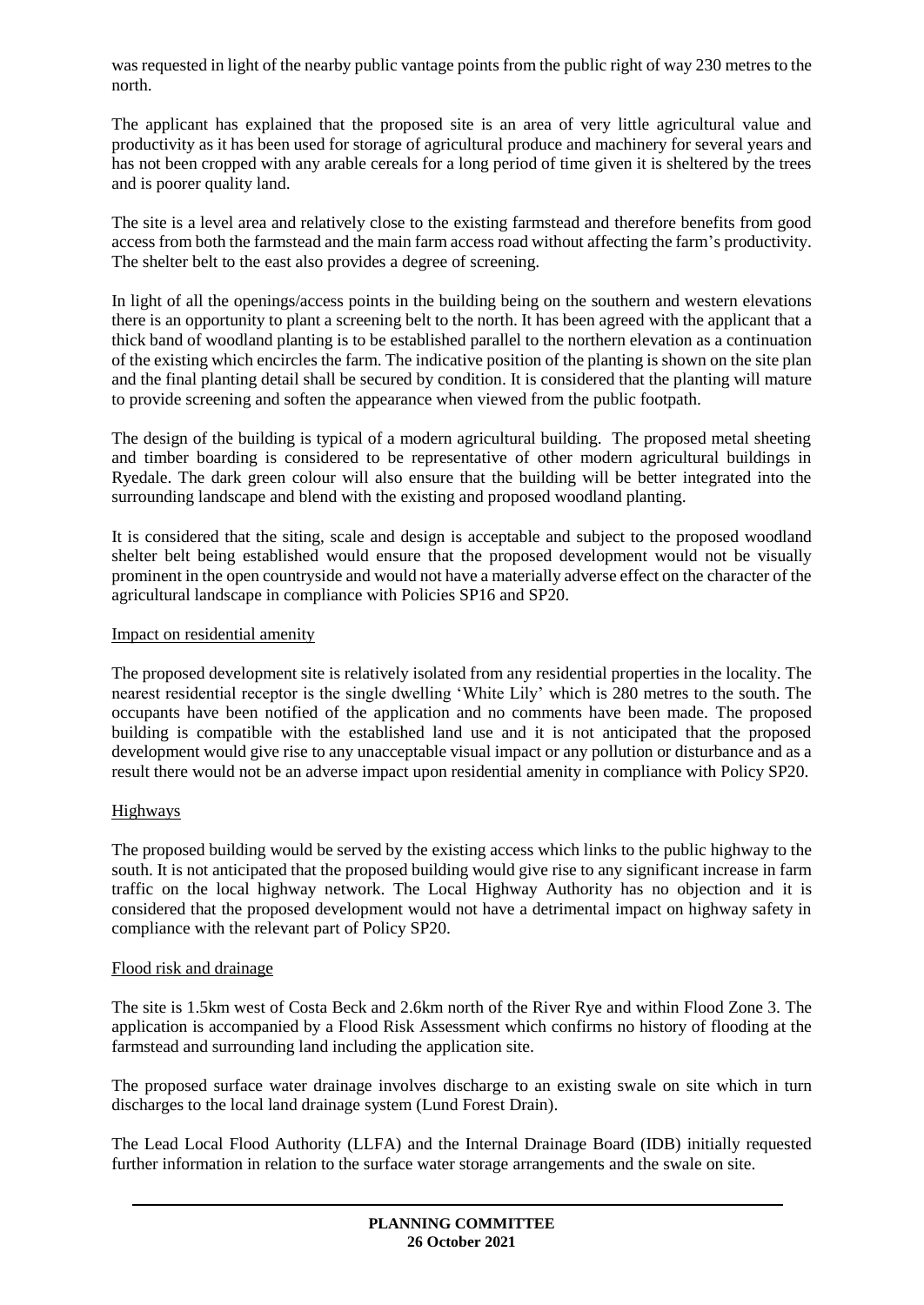Further information has been provided by the applicant which details the field drainage system and identifies the swale on the northern and eastern perimeter of the farm shelter belt. It confirms the storage and discharge arrangements and also the proposal to install a pipe culvert to ensure discharge from the system does not exceed 3.5 l/s. The applicant has also provided detail in relation to the maintenance arrangements for the drainage system.

The IDB are satisfied with the further information in respect of drainage and have confirmed no objection. A final response from the LLFA is pending. The Environment Agency have no objection.

It is considered that, subject to any other requirements from the LLFA, the proposal would not increase flood risk to the users of the development or elsewhere over the lifetime of the development and suitable surface water drainage arrangements can be provided in compliance with Policy SP17.

#### **Conclusion**

The principle of the development is in line with national and local planning policy and represents development that supports the land- based, rural economy through the expansion of an established mixed farming enterprise. The proposed development would not have an unacceptable impact on the open countryside, local amenity, highway safety or flood risk. In light of the above assessment, it is considered that the proposal is acceptable and complies with Policies SP1, SP9, SP16, SP17, SP19 and SP20 of the adopted Ryedale Plan - Local Plan Strategy and the National Planning Policy Framework. The recommendation to Members is one of conditional approval.

**RECOMMENDATION: Approval** subject to the following conditions; and any further requirements of the LLFA.

1 The development hereby permitted shall be begun on or before.

Reason: - To ensure compliance with Section 51 of the Planning and Compulsory Purchase Act 2004

2 The development hereby permitted shall be carried out in accordance with the following approved plan(s):

Location Plan Site Plan (showing proposed shelter belt woodland) Elevations (North & South) ref. WFT/R Featherstone and Son, dated April 2021 Floor Plans and Elevations (East & West) ref. WFT/R Featherstone and Son, dated April 2021

Reason: For the avoidance of doubt and in the interests of proper planning.

3 Unless otherwise approved in writing by the Local Planning Authority all external constructional materials and colour finishes to be used for the building shall be in accordance with those identified in the application as shown on the approved elevation drawings.

Reason: In the interests of visual amenity and to comply with Policies SP16 and SP20.

4 No development of the site shall take place without the prior written approval by the Local Planning Authority of a landscape scheme for the site that indicates numbers, species, heights on planting, and positions of all trees and shrubs, specifications and schedules, phasing of planting, seeding or turfing and existing plants to be retained. No trees, shrubs, or hedges within the site that are shown to be retained on the approved plan shall be felled, uprooted, wilfully damaged or destroyed, cut back in any way or removed without prior written agreement with the Local Planning Authority. Thereafter the scheme shall be implemented as approved unless the Local Planning Authority gives its written consent to any variation.

Reason: To enhance the appearance of the development hereby approved and to satisfy the